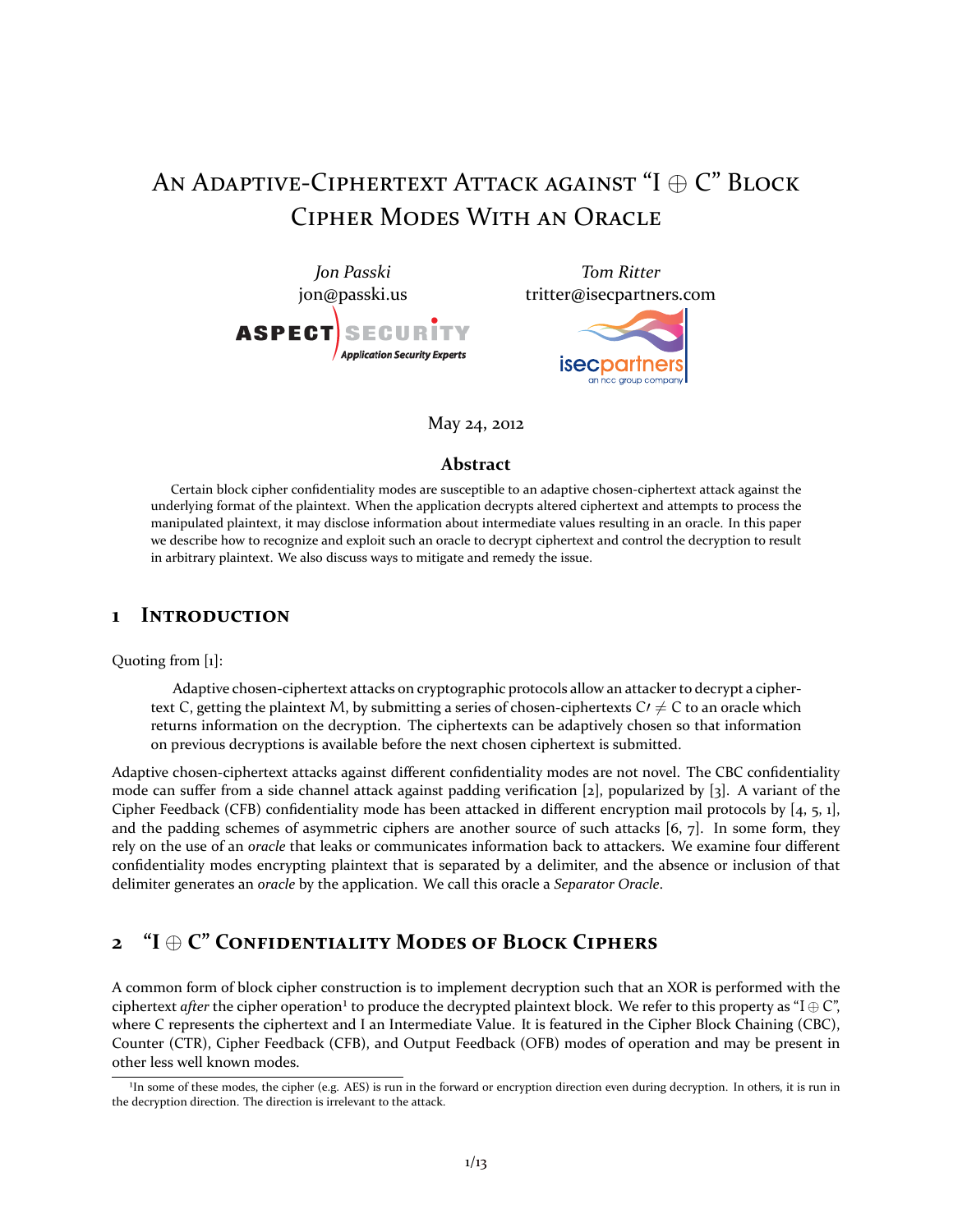<span id="page-1-4"></span>CBC mode encrypts a value derived from the plaintext block XOR-ed with the previous ciphertext block - or the Initialization Vector if it is the first block. This value, after it is encrypted, becomes the ciphertext block. To decrypt, CBC mode decrypts the ciphertext block, resulting in an Intermediate Value. This Intermediate Value is then XORed with either the Initialization Vector or the prior ciphertext block. In many scenarios, the ciphertext is attackercontrolled; in CBC mode, the attacker controlled data is processed in the decryption mode. Figure [1](#page-1-0) shows CBC mode encryption and decryption for blocks of data numbered *j*. In this figure, and the three following, the I *⊕* C construction is visible in the decryption equation.

<span id="page-1-0"></span>
$$
C_j = \left\{ \begin{array}{ll} \text{if } j = 0 & E_k(P_j \oplus IV) \\ \text{else} & E_k(P_j \oplus C_{j-1}) \\ \text{CBC Encryption} \end{array} \right| \left. \begin{array}{ll} p_j = \left\{ \begin{array}{ll} \text{if } j = 0 & E_k(C_j) \oplus IV \\ \text{else} & E_k(C_j) \oplus C_{j-1} \\ \text{else} & E_k(C_j) \oplus C_{j-1} \\ \text{CBC Encryption} \end{array} \right. \end{array}
$$

CTR mode encrypts an incrementing counter to produce an Intermediate Value, which is XOR-ed with the plaintext to produce the ciphertext. The process is repeated for decryption: the counter is encrypted and the result XOR-ed with the ciphertext to produce the plaintext. CTR mode is often recommended because attacker-controlled data is never processed through the encryption function, reducing the risk of side channel attacks[[8](#page-6-7)]. Figure [2](#page-1-1) shows CTR mode encryption and decryption for blocks of data numbered *j*.

<span id="page-1-1"></span>\n Figure 2: CTR Mode  
\n
$$
C_j = E_k(\text{none}_j) \oplus P_j \mid P_j = E_k(\text{none}_j) \oplus C_j
$$
\n

\n\n CTR Encryption  
\n CTR Decryption\n

OFB Mode repeatedly encrypts an Intermediate Value, which is XOR-ed with the plaintext (or ciphertext) block to produce the ciphertext (or plaintext) block. Like CTR mode, attacker controlled data is never processed through the encryption function. Figure [3](#page-1-2) shows OFB mode encryption and decryption for blocks of data numbered *j*.

<span id="page-1-2"></span>

| Figure 3: OFB Mode                                                                                                                                                                                                                                                                   |  |
|--------------------------------------------------------------------------------------------------------------------------------------------------------------------------------------------------------------------------------------------------------------------------------------|--|
| $I_j = \left\{ \begin{array}{ll} \text{if } j = 0 & E_k(IV) \\ \text{else} & E_k(I_{j-1}) \\ C_j = I_j \oplus P_j \end{array} \right  \quad I_j = \left\{ \begin{array}{ll} \text{if } j = 0 & E_k(IV) \\ \text{else} & E_k(I_{j-1}) \\ P_j = I_j \oplus C_j \end{array} \right.$ \n |  |
| OFB Encryption OFB Encryption OFB Decryption                                                                                                                                                                                                                                         |  |

CFB mode encrypts an Initialization Vector to produce an Intermediate Value, which is XOR-ed with the first block of plaintext to produce the first block of ciphertext. Each subsequent block of intermediate values is produced by encrypting the prior block of ciphertext, and the ciphertext is produced by XOR-ing the intermediate block with the plaintext block. In CFB mode, attacker controlled data is processed in the decryption mode. Figure [4](#page-1-3) shows CFB mode encryption and decryption for blocks of data numbered *j*.

<span id="page-1-3"></span>Figure 4: CFB Mode  
\n
$$
C_j = \begin{cases}\n\text{if } j = 0 & E_k(IV) \oplus P_j \\
\text{else} & E_k(C_{j-1}) \oplus P_j\n\end{cases} \begin{matrix}\nP_j = \begin{cases}\n\text{if } j = 0 & E_k(IV) \oplus C_j \\
\text{else} & E_k(C_{j-1}) \oplus C_j\n\end{cases} \\
\text{CFB Encryption} \end{matrix}
$$

During the decryption phase of each of these block cipher modes, attacker controlled data is XOR-ed against an Intermediate Value to produce the plaintext block. It is possible to produce any desired plaintext block by modifying the ciphertext block correctly. This requires knowing the Intermediate Value produced by the encryption function -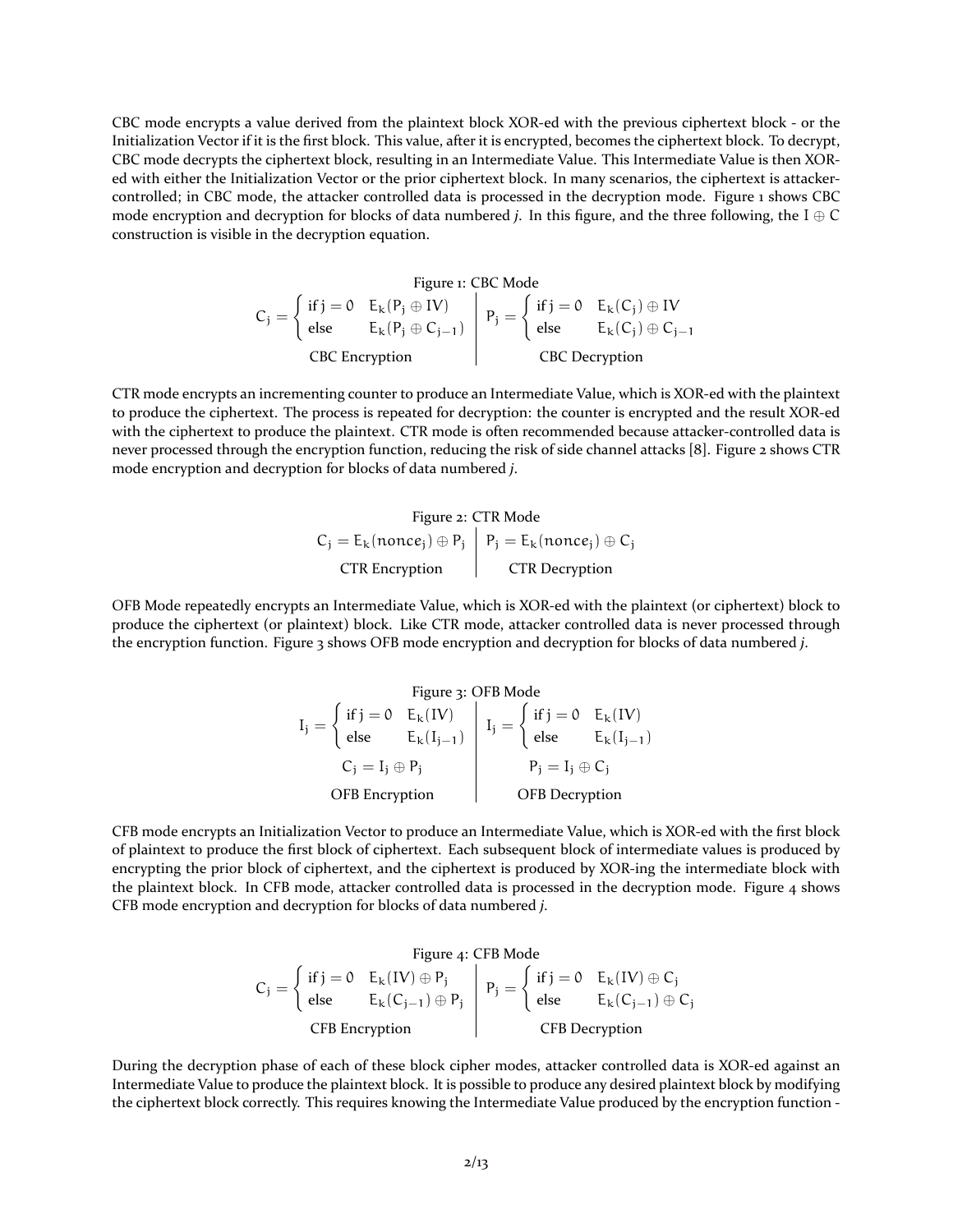but in some cases cryptographic oracles can leak enough information to make it possible to learn the Intermediate Value.

## **3 SEPARATOR ORACLE**

Assume an application uses a block cipher mode with a construction as described above, for example CTR mode. It encrypts plaintext, sends the ciphertext to users, and does not include a MAC or other integrity check. Users send the ciphertext back to the application, perhaps for session management, which the application decrypts. If a user modifies the ciphertext, the application will decrypt it to an unexpected value. If the application produces error messages based on the structure of the mangled plaintext, information about the plaintext can be derived. Depending on the type of information derived, it may be possible to decrypt the ciphertext to learn the original plaintext or alter the ciphertext to decrypt to a chosen plaintext.

As a practical example, we will consider the case when the plaintext is composed of delimited values, such as username|timestamp|access-level. The separator character, the pipe | in this example, will be denoted by PS. If the application cannot split the delimited plaintext into the appropriate number of values by performing a split operation using P<sub>S</sub>, the application responds with a state we will call *SeparatorException*. If the split operation succeeds, the application continues - if the split values are considered invalid for another reason the application may respond with another state we will call *OtherException*. If the application does not raise any exception, we will consider it normal application state.

*SeparatorException* is a discernible state different from the normal state or *OtherException*. This difference is called a *Separator Oracle*. Applications that disclose an oracle during encryption or decryption have been studied and attacked previously. Although labeled an "Exception", the oracle may manifest as a verbose error message, an HTTP Status Code, or a measurable difference in response time. The Separator Oracle occurs as a result of application code following the cryptographic routine - no changes to a cryptography library can be made to silence this oracle, the change must occur in the application code.

## **4 SEPARATOR ORACLE IN CTR MODE**

We will now present an algorithm for decrypting ciphertext encrypted with CTR mode using a Separator Oracle. This algorithm assumes the underlying plaintext uses a one-byte encoding format, such as ASCII, with a single encoding of each glyph. Algorithms targeting other plaintext encoding formats like ASN.1 or UTF-8, or encodings with multiple representations of the same glyph, need to adjust accordingly.

#### 4.1 PHASE 1: LOCATING THE SEPARATOR(S)

We are given ciphertext C and plaintext P. We denote the least significant byte of C as  $C_{[0]}$  and P as P<sub>[0]</sub>.

The application expects  $m$  number of  $P_S$  characters to appear in the plaintext. Starting at  $C_{[0]}$ , we negate the least significant bit of C<sub>[0]</sub> by XOR-ing with 0x01 (C<sub>[0]</sub>  $\oplus$  0x01), and submit the ciphertext. The application will respond with either *SeparatorException*, *OtherException*, or normal application state. For the purposes of the attack, *OtherException* and normal application state are functionally identical; we will concern ourselves only with *SeparatorException* or not.

By negating the least significant bit, we have negated the least significant bit of P[0] , altering it. If a *SeparatorException* was generated, this indicates that either a P<sub>S</sub> was removed from the plaintext and the values could not be split correctly, or a  $P_S$  was added to the plaintext, resulting in too many separators. From a single bit negation, we are unsure which is the case - in fact at this point we are unsure if the application does produce a *SeparatorException* if too many  $P_S$  characters are present! However, we can learn if a separator was added or subtracted by performing a second bit negation. We negate the second-least significant bit of C<sub>[0]</sub> by XOR-ing with 0x02 (C<sub>[0]</sub>  $\oplus$  0x02) and submit the ciphertext. Because  $P<sub>S</sub>$  cannot be produced by two different negations within the same byte, if we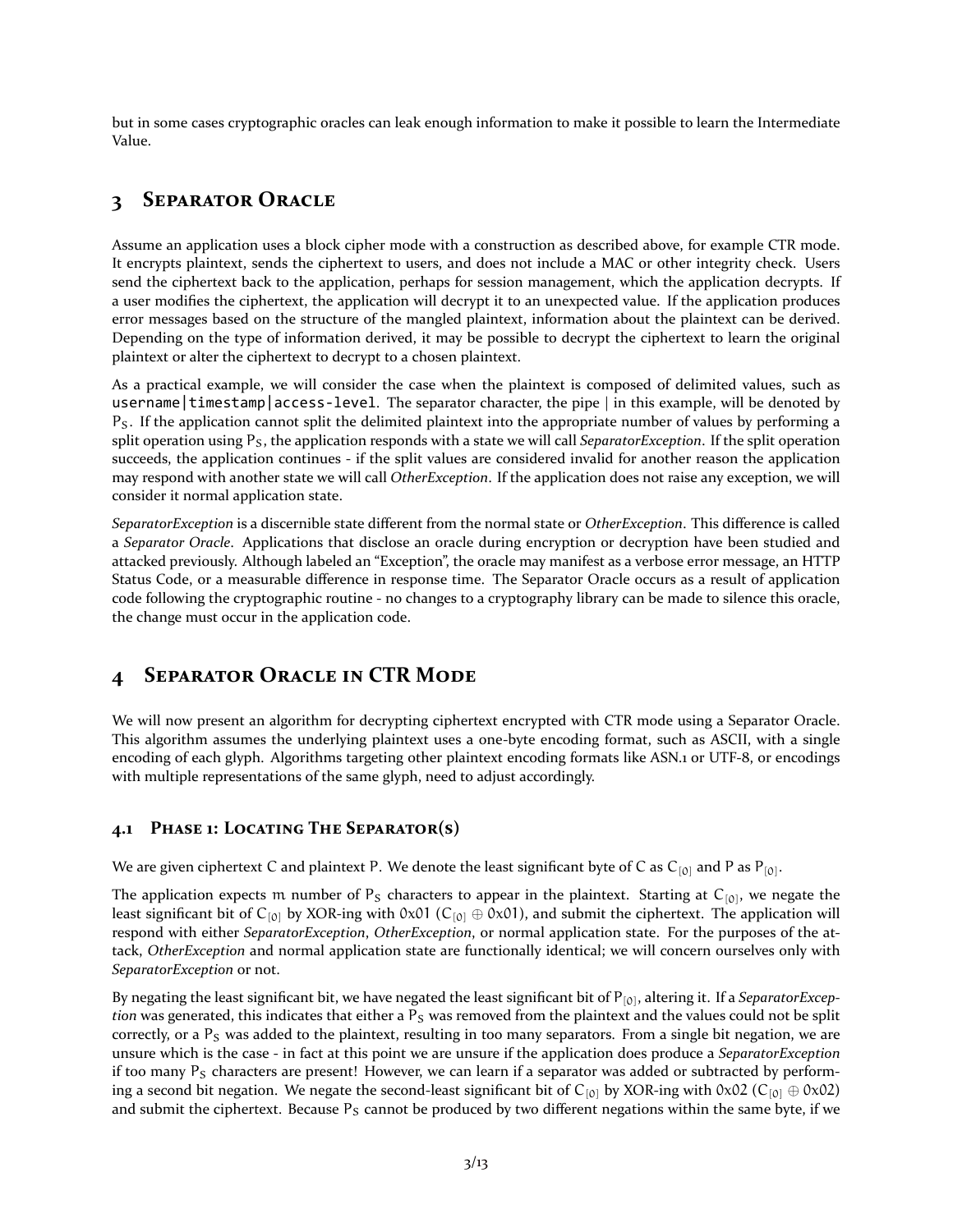receive a *SeparatorException* we can confirm that we are *removing* a separator by modifying P[0] - and thus the first byte of the plaintext contains a separator. We denote the first separator found as  $P_{S_0}$ , the second  $P_{S_1}$ , and the total number of separators as  $P_{S_m}$ .

If no *SeparatorException* is received after modifying C<sub>[0]</sub>, we restore it to its original value, and perform the same operation on a bit of the next byte,  $C_{[1]}$ . By performing the test on each byte individually, we can determine which bytes of the ciphertext are separators. For a ciphertext of length n, this algorithm determines the location and number of separators in a maximum of  $(2 \times n)$  queries to the oracle.

```
#Input: String: ciphertext
#Output: List: separatorPositions
foreach(i in [0..len(ciphertext)]): # Iterate over all bytes
  ciphertext' = ciphertext
  ciphertext'[i] = ciphertext[i] ^ 1 # Negate the Least Significant Bit of the byte
  result = queryOracle(ciphertext')
  if result == SeparatorException:
   # Confirm this is a separator
    ciphertext' = ciphertext
   ciphertext'[i] = ciphertext[i] \land 2 # Negate Second Least Significant Bit of the byte
   result = queryOracle(ciphertext')
    if result == SeparatorException: # If both results match
      Byte at position i is a separator
    else:
      # Byte at position i not a separator, but is 1 bit removed from it
      # such that negating the least significant bit made it a separator
      # and the application cannot handle extra separators
  else: # OtherException or Normal Operation
    # Byte at position i is not a separator
```
Listing 1: Algorithm for Determining Separators in Plaintext

#### **4.2 PHASE 2: APPROXIMATING THE MESSAGE**

At this stage, we know the positions of all the separators in the plaintext. We take the original ciphertext, and negate a bit in the byte at the first separator position, P<sub>S0</sub>. When this modified ciphertext, call it ciphertext', is submitted, a *SeparatorException* will be returned because the application expects one more separator than is present in the modified plaintext.

However, by modifying a byte known *not* to be a separator, we can correct the *SeparatorException* and induce an *OtherException* or normal application state. Set C<sub>[0]</sub> <sup>2</sup> to each possible byte value B successively and query the oracle. If a *SeparatorException* is returned, modifying C<sub>[0]</sub> to B did not produce a new P<sub>S</sub> in the plaintext. Before modifying C[0] we had m − 1 separator characters. As long as we receive a *SeparatorException*, we know that modifying C[0] to B did not turn  $P_{[0]}$  into a separator.

But some value of B *will* result in an *OtherException* or normal application state. That means that value of B, when XOR-ed with the Intermediate Value from the encryption function, produces a separator ( $B \oplus I_{[0]} = P_S$ ), and the plaintext now has the expected number of separators. We solve this formula for  $I_{[0]}$ , producing  $I_{[0]} = B \oplus P_S$ .

We recall the original decryption relation in Figure [2](#page-1-1) and summarize it as  $P_i = I_i \oplus C_i$ . We solve this equation for the Intermediate Value, using byte [o], creating the following equation:  $I_{[0]} = P_{[0]} \oplus C_{[0]}$ . We substitute  $I_{[0]}$  in this formula with the results of the aforementioned formula,  $B \oplus P_S$ , and solve for P<sub>[0]</sub>. This produces  $P_{[0]} = C_{[0]} \oplus P_S \oplus B$ . We store B as an approximate value  $A_{[0]}$  for index o, restore  $C_{[0]}$  to the original value, and repeat the process for all bytes that are not separators. At the end, we have a series of relations for each byte [i]:  $P_{[i]} = C_{[i]} \oplus P_S \oplus A_{[i]}$ , where  $C_{[i]}$  and  $A_{[i]}$  are known. For a ciphertext of length n, we determine these relations in a maximum of  $(255 \times n)$  queries to the oracle.

<span id="page-3-0"></span><sup>&</sup>lt;sup>2</sup>We will assume  $P_{S_Q}$  != 0, and thus modify  $C_{[0]}$  - if this is not true, modify  $C_{[1]}$  instead.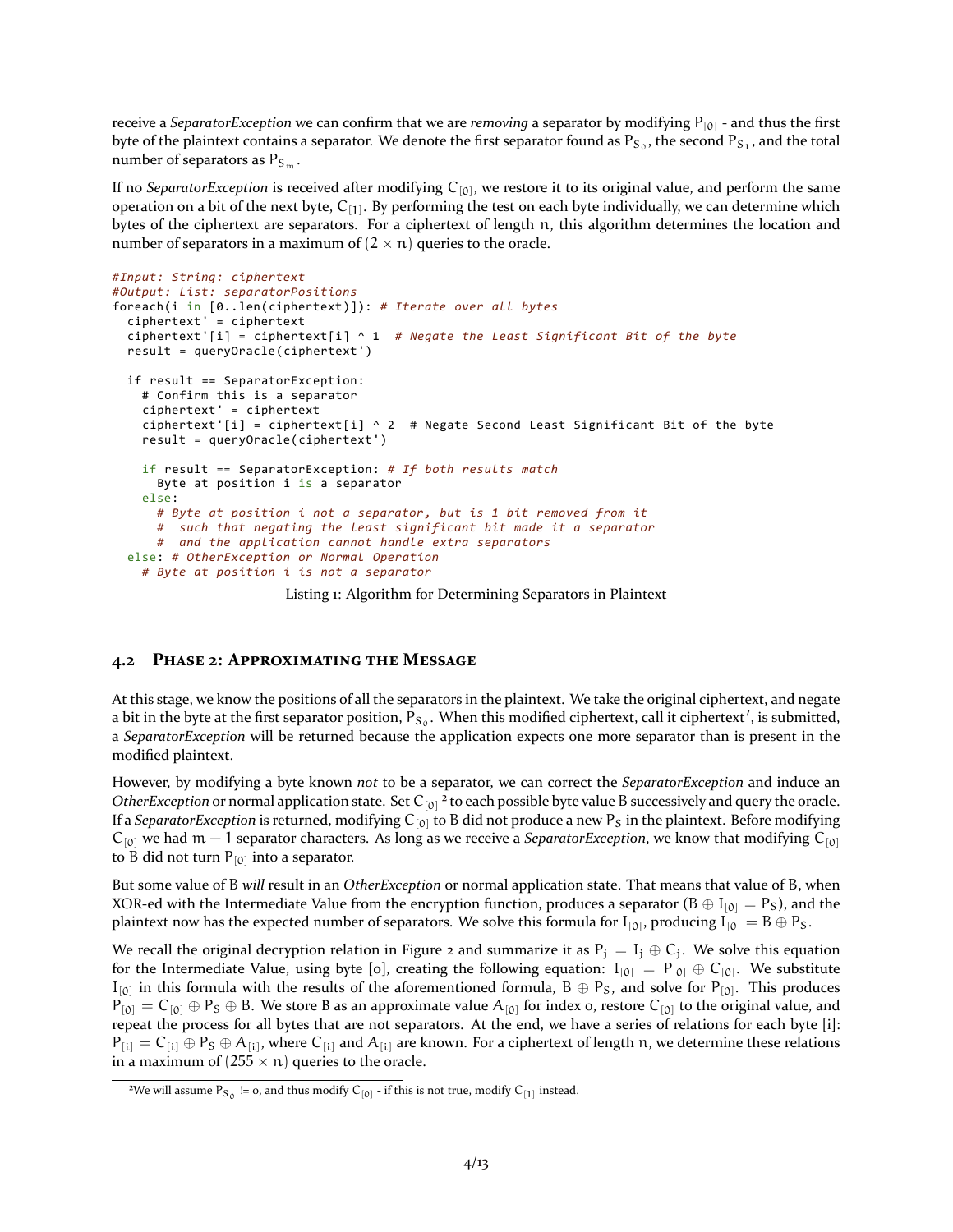```
#Input: String: ciphertext, List: separatorPositions
#Output: Array: approximateValues
Initialize approximateValues as an empty array
# Set ciphertext' to a string known to produce a SeparatorException
ciphertext' = ciphertext
ciphertext'[separatorPositions[0]] = ciphertext'[separatorPositions[0]] ^ 1
foreach(i in [0..len(ciphertext)]): # Iterate over all bytes
  if byte b at position i is a separator:
    # Append 0 to approximateValues
  else:
    foreach(B in [1..255]): # Byte Loop, Iterate over all possible byte values
      ciphertext'' = ciphertext'
      ciphertext''[i] = B
      queryOracle(ciphertext'')
      if result == SeparatorException:
        continue #b XOR Intermediate Value does not produce a Separator
      else:
       # Append b to approximateValues
        # break Byte Loop
```
Listing 2: Algorithm for Determining Approximate Values

### 4.3 PHASE 3: DETERMINING THE SEPARATOR VALUE AND DECRYPTING THE CIPHERTEXT

At this point we are a single value away from decrypting the entire message. Recall we have an array containing an approximate values  $A_{[i]}$  for all byte positions [i]. We can use this array with the relation  $P_{[i]}=C_{[i]}\oplus P_S\oplus A_{[i]}$  to find the plaintext  $P_{[i]}$  for each byte, *if* we know the separator character  $P_S$ .

```
#Input: Array: approximateValues, String: ciphertext, Character: separator, List: separatorPositions
#Output: String: plaintext
Initialize plaintext as an empty string
foreach(i in [0..len(ciphertext)]): # Iterate over the ciphertext
  if position i is a separator:
    byte plaintextChar = separator
  else:
    byte plaintextChar = ciphertext[i] ^ separator ^ approximateValues[i]
  append plaintextChar to plaintext
                     Listing 3: Decrypting the ciphertext using the separator character.
```
If the separator character is not known, run the algorithm for each likely separator character, and see if any of the plaintext are recognizable. No further queries to the oracle are made, allowing ciphertext decryption in a maximum of  $(257 \times n)$  queries for a ciphertext of length n.

### <span id="page-4-0"></span>5 PLAINTEXT MODIFICATION

Recall the construction of I *⊕* C confidentiality modes. The final step XORs attacker controlled data against the Intermediate Value to produce the plaintext. Therefore, if the Intermediate Value is known, it is possible to calculate a ciphertext that results in an arbitrary plaintext value of the original length. For the chosen plaintext to be accepted by the application, in addition to choosing plaintext of the same length, we must choose a plaintext that contains the same number of  $P_S$  characters as the original plaintext.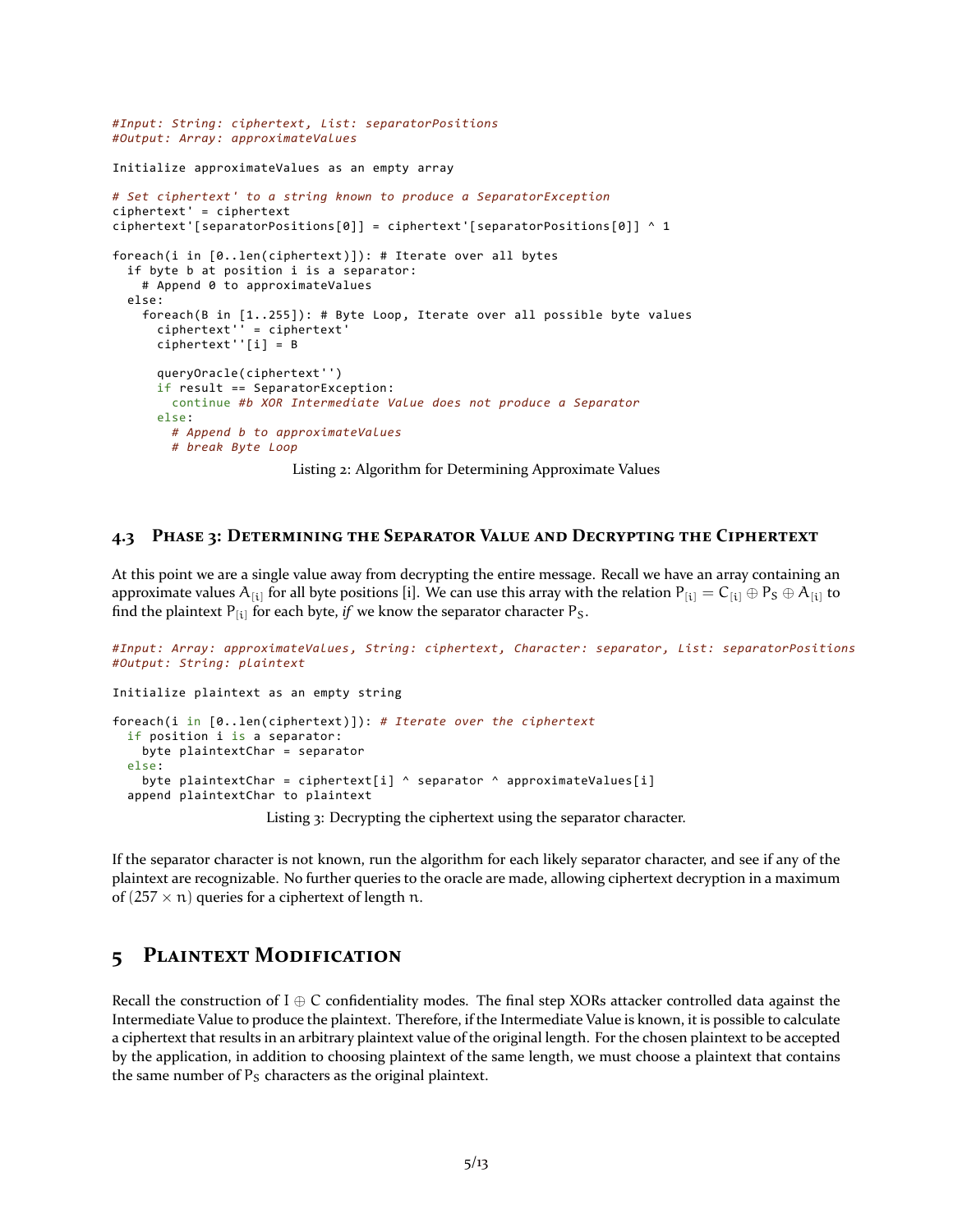<span id="page-5-1"></span>After decrypting the ciphertext C, we know the plaintext P, and can calculate the Intermediate Value I,  $I = C \oplus P$ . For a chosen plaintext  $P'$ , we calculate a new ciphertext  $C'$  via Figure 5, for each byte [i].

> Figure 5: Equation for Performing Plaintext Modification  $C'_{[i]} = C_{[i]} \oplus P_{[i]} \oplus P'_{[i]}$

#### 6 **REMEDIES**

#### **6.1 SHORT TERM: REMOVE THE ORACLE**

As a short term solution, an application developer could modify existing code to silence the Separator Oracle. One potential work-around is to utilize a common exception handler that returns the same values for SeparatorException and OtherException. Another fix may be to use exception catching routines around the separator function (e.g. try/catch/finally).

While these work-arounds may decrease the likelihood of exploiting the Separator Oracle, they do not guarantee the application is invulnerable to other types of oracles. They should only be seen as temporary work-arounds until a more robust solution described in Section 6.2 is implemented.

### <span id="page-5-0"></span>6.2 LONG TERM: PREVENT ADAPTIVE CHOSEN-CIPHERTEXT ATTACKS

Adaptive chosen-ciphertext attacks can be prevented when the authenticity of the message is verified by the cryptosystem. Two approaches can be used to provide authenticity: using an encryption mode that includes authentication or utilizing message authentication codes in addition to an encryption mode.

#### 6.2.1 Authenticated Encryption Modes

NIST's 800-38 series defines two encryption modes that authenticate the ciphertext: Counter with Cipher Block Chaining-Message Authentication Code (CCM) [9] and Galois/Counter Mode (GCM) [10]. An authenticated cipher mode builds integrity into the block cipher mode. Any alteration to the ciphertext is detectable as part of the decryption routine, an error will be raised, and no plaintext will be produced.

#### 6.2.2 Message Authentication Codes

A crypto-system can calculate a message authentication code (MAC) over the ciphertext, and transport the MAC next to it. Once received, an application verifies the MAC and should not decrypt a ciphertext whose MAC is incorrect. If the MAC is calculated over the plaintext, the decryption function must run; however, the result should be discarded before use if the calculated MAC does not match the provided MAC. Care needs to be taken to ensure the MAC verification is performed in constant time [11], or a separate timing attack may be exposed. The authors recommend the former Encrypt-then-MAC pattern [12], versus the latter Encrypt-and-MAC pattern.

#### **CONCLUSION**  $\overline{7}$

We have demonstrated an attack against block ciphers that use an "I  $\oplus$  C" confidentiality mode when the implementation discloses a Separator Oracle. An attack was shown against CTR mode that allowed plaintext recovery in a low number of queries to the oracle, and how to manipulate the ciphertext to decrypt to arbitrary plaintext. Finally, short-term and long-term solutions to the vulnerability were presented.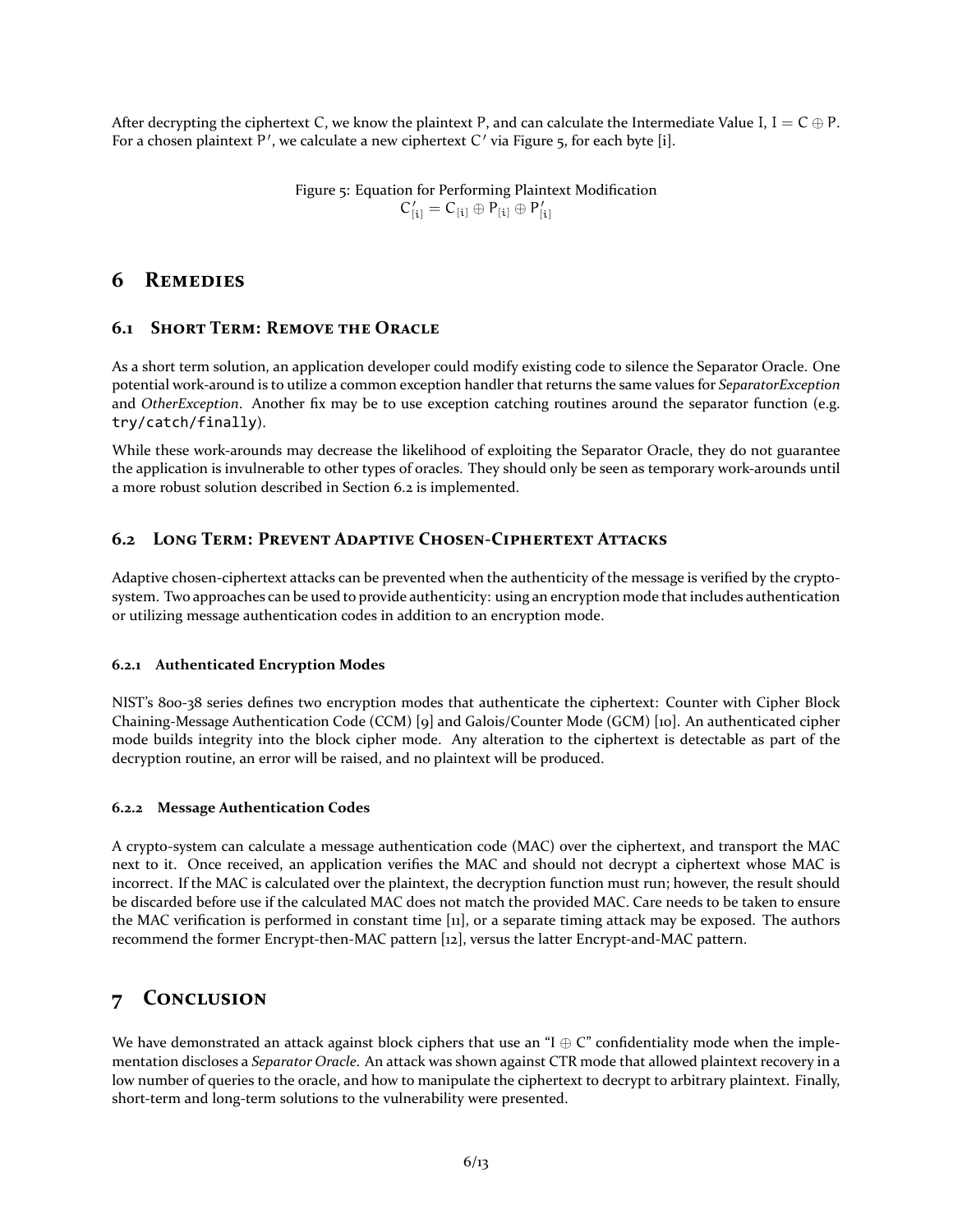#### **8 ACKNOWLEDGMENTS**

We wholeheartedly thank Nate Lawson, Marsh Ray, and Matthew Green for reviewing various versions this paper. Their valuable feedback is very much appreciated. We would also like to thank several of our inspirations: Julian Rizzo and Thai Duong for demonstrating padding oracles, Adam Langley, Moxie Marlinspike, Dino Dai Zovi, Brandon Edwards, Dan Guido, and Peter Oehlert. We would also like to thank our employers, Aspect Security and iSEC Partners; and our partners, whose constant encouragement we could not do without.

## **9** REFERENCES

- <span id="page-6-0"></span>[[1](#page-0-1)] S. Mister and R. Zuccherato, "An attack on cfb mode encryption as used by openpgp," 2005. 1
- <span id="page-6-1"></span>[2] S. Vaudenay, "Security flaws induced by cbc padding - applications to ssl, ipsec, wtls," in *Proceedings of In Advances in Cryptology - EUROCRYPT'02*, pp. 534–546, Springer-Verlag, 2002. [1](#page-0-1)
- <span id="page-6-2"></span>[3] T. Duong and J. Rizzo, "Padding oracles everywhere." http://www.ekoparty.org/archive/2010/ekoparty\_2010- Duong\_Rizzo-Padding\_Oracles\_Every\_Where.pdf, 2010. [1](#page-0-1)
- <span id="page-6-3"></span>[4] J. Katz and B. Schneier, "A chosen ciphertext attack against several e-mail encryption protocols," in *9th USENIX Security Symposium*, pp. 241–246, 2000. [1](#page-0-1)
- <span id="page-6-4"></span>[5] K. Jallad, J. Katz, J. J. Lee, and B. Schneier, "Implementation of chosen-ciphertext attacks against pgp and gnupg," in *Information Security, 5th International Conference, volume 2433 of Lecture Notes in Computer Science*, pp. 90–101, Springer-Verlag, 2002. [1](#page-0-1)
- <span id="page-6-5"></span>[6] D. Bleichenbacher, "Chosen ciphertext attacks against protocols based on the rsa encryption standard pkcs #1," in *Proceedings of the 18th Annual International Cryptology Conference on Advances in Cryptology*, pp. 1–12, 1998. [1](#page-0-1)
- <span id="page-6-6"></span>[7] J. Manger, "A chosen ciphertext attack on rsa optimal asymmetric encryption padding (oaep) as standardized in pkcs #1 v2.0," in *Proceedings of the 21st Annual International Cryptology Conference on Advances in Cryptology*, pp. 230–238, 2001. [1](#page-0-1)
- <span id="page-6-7"></span>[8] C. Percival, "Cryptographic right answers." http://www.daemonology.net/blog/2009-06-11-cryptographic-rightanswers.html, 2009. [2](#page-1-4)
- <span id="page-6-8"></span>[9] M. Dworkin, "Recommendation for block cipher modes of operation: The ccm mode for authentication and confidentiality," SP 800-38c, U.S. DoC/National Institute of Standards and Technology, 2004. See [http://](http://csrc.nist.gov/publications/nistpubs/800-38C/SP800-38C_updated-July20_2007.pdf) [csrc.nist.gov/publications/nistpubs/800-38C/SP800-38C\\_updated-July20\\_2007.pdf](http://csrc.nist.gov/publications/nistpubs/800-38C/SP800-38C_updated-July20_2007.pdf). [6](#page-5-1)
- <span id="page-6-9"></span>[10] M. Dworkin, "Recommendation for block cipher modes of operation: Galois/counter mode (gcm) and gmac," SP 800-38d, U.S. DoC/National Institute of Standards and Technology, 2007. See [http://csrc.nist.gov/](http://csrc.nist.gov/publications/nistpubs/800-38D/SP-800-38D.pdf) [publications/nistpubs/800-38D/SP-800-38D.pdf](http://csrc.nist.gov/publications/nistpubs/800-38D/SP-800-38D.pdf). [6](#page-5-1)
- <span id="page-6-10"></span>[11] N. Lawson, "Timing attack in google keyczar library." http://rdist.root.org/2009/05/28/timing-attack-in-googlekeyczar-library/, 2009. [6](#page-5-1)
- <span id="page-6-11"></span>[12] C. Percival, "Encrypt-then-mac." http://www.daemonology.net/blog/2009-06-24-encrypt-then-mac.html, 2009. [6](#page-5-1)
- <span id="page-6-12"></span>[13] M. Dworkin, "Recommendation for block cipher modes of operation," SP 800-38a, U.S. DoC/National Institute of Standards and Technology, 2001. See [http://csrc.nist.gov/publications/nistpubs/800-38a/](http://csrc.nist.gov/publications/nistpubs/800-38a/sp800-38a.pdf) [sp800-38a.pdf](http://csrc.nist.gov/publications/nistpubs/800-38a/sp800-38a.pdf). [8](#page-7-0)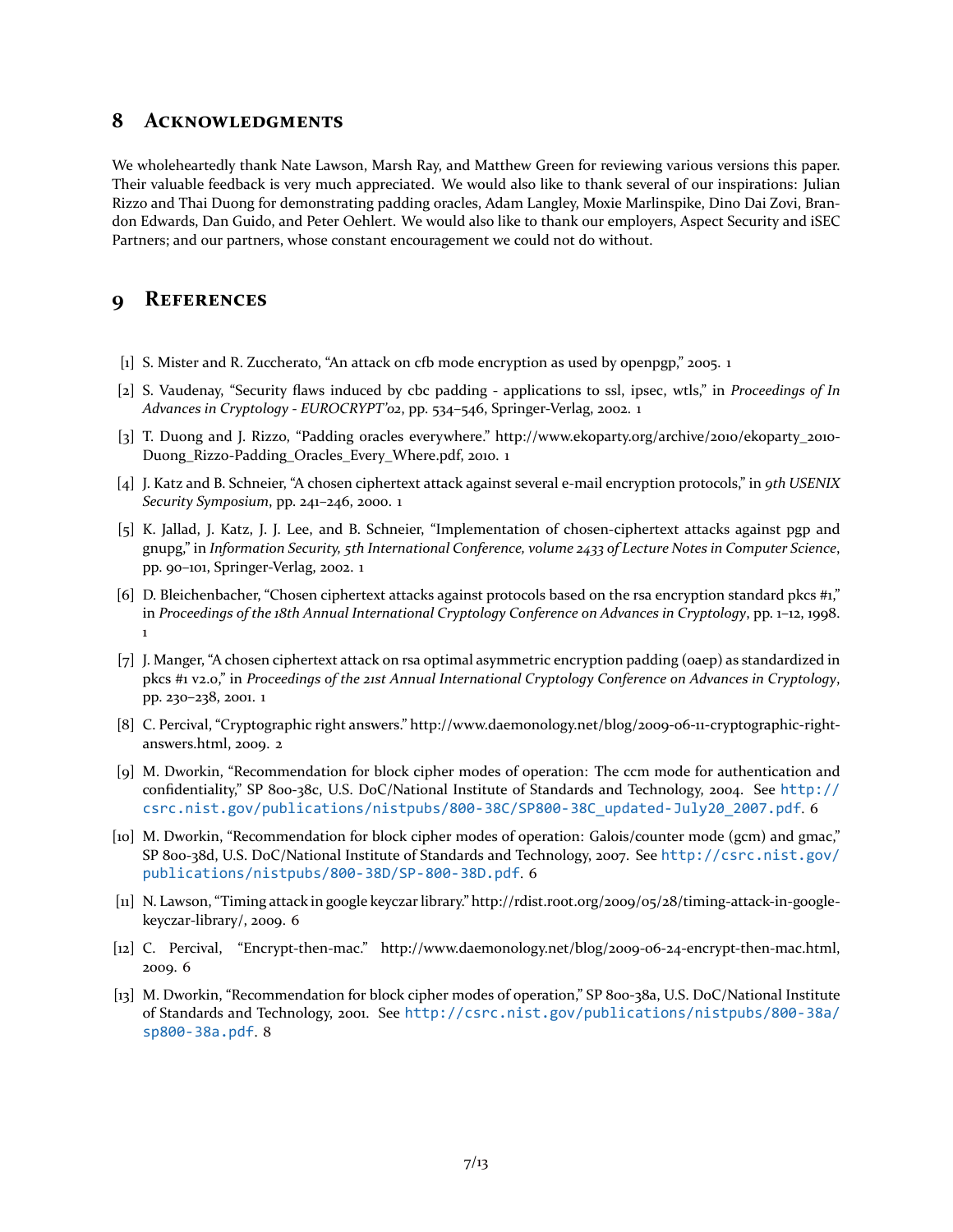## <span id="page-7-1"></span><span id="page-7-0"></span>**A CFB** MODE

Cipher Feedback Mode is defined in [\[13](#page-6-12)] as a confidentiality mode of block ciphers that requires an integer parameter denoted *s* that specifies the *segment size* of the algorithm. The segment size is a value greater than or equal to 1 and less than or equal to the block size of the cipher algorithm that refers to how many bits of the Intermediate Value are used, and correspondingly, how many bits are encrypted or decrypted for each invocation of the cipher operation. For a segment size of 1, an entire cipher operation is performed, an Intermediate Value the size of the algorithm's block size produced, and a single bit selected from the most significant side of the Intermediate Value. The single bit is then XOR-ed with the first bit of the plaintext (or ciphertext) to produce the first bit of ciphertext (or plaintext). Figure [A,](#page-7-1) taken from [\[13\]](#page-6-12), depicts CFB Decryption using the segment size parameter.





#### **A.1 THE EFFECT OF SEGMENT SIZE ON THE SEPARATOR ORACLE ATTACK**

CFB Mode is starkly different from CTR and OFB modes of operation with regards to the Separator Oracle attack. In CTR and OFB modes, Intermediate Values are derived from application-controlled values: an increasing counter and a repeatedly encrypted Initialization Vector respectively. In CFB mode, the ciphertext itself feeds into the encryption routine to produce Intermediate Values. The Separator Oracle attack relies on detecting the effect of changing a single bit or byte of the plaintext at a time. However, segment j's Intermediate Value is created by performing the cipher operation on segment j  $-1$  - therefore altering a bit or byte in segment j  $-1$  changes the Intermediate Value and plaintext for segment j. This breaks the underlying assumption that a single bit or byte change in the ciphertext produces a corresponding single bit or byte change in the resulting plaintext.

#### **A.2 CHALLENGES OF MULTI-SEGMENT CIPHERTEXT**

If the ciphertext spans multiple segments, manipulating segment j will entirely corrupt the plaintext of segment  $j+1$ . Additionally, implementation behavior begins to take a much greater role in possible outcomes. If an application allows extra  $P_S$  characters to appear in the plaintext, or if altering some plaintext values produces no discernible change in application state, it can be difficult to determine how the plaintext was affected by the changed ciphertext. Some techniques are presented, but these are not exhaustive, as ultimately individual implementation will determine what information about the plaintext can be derived.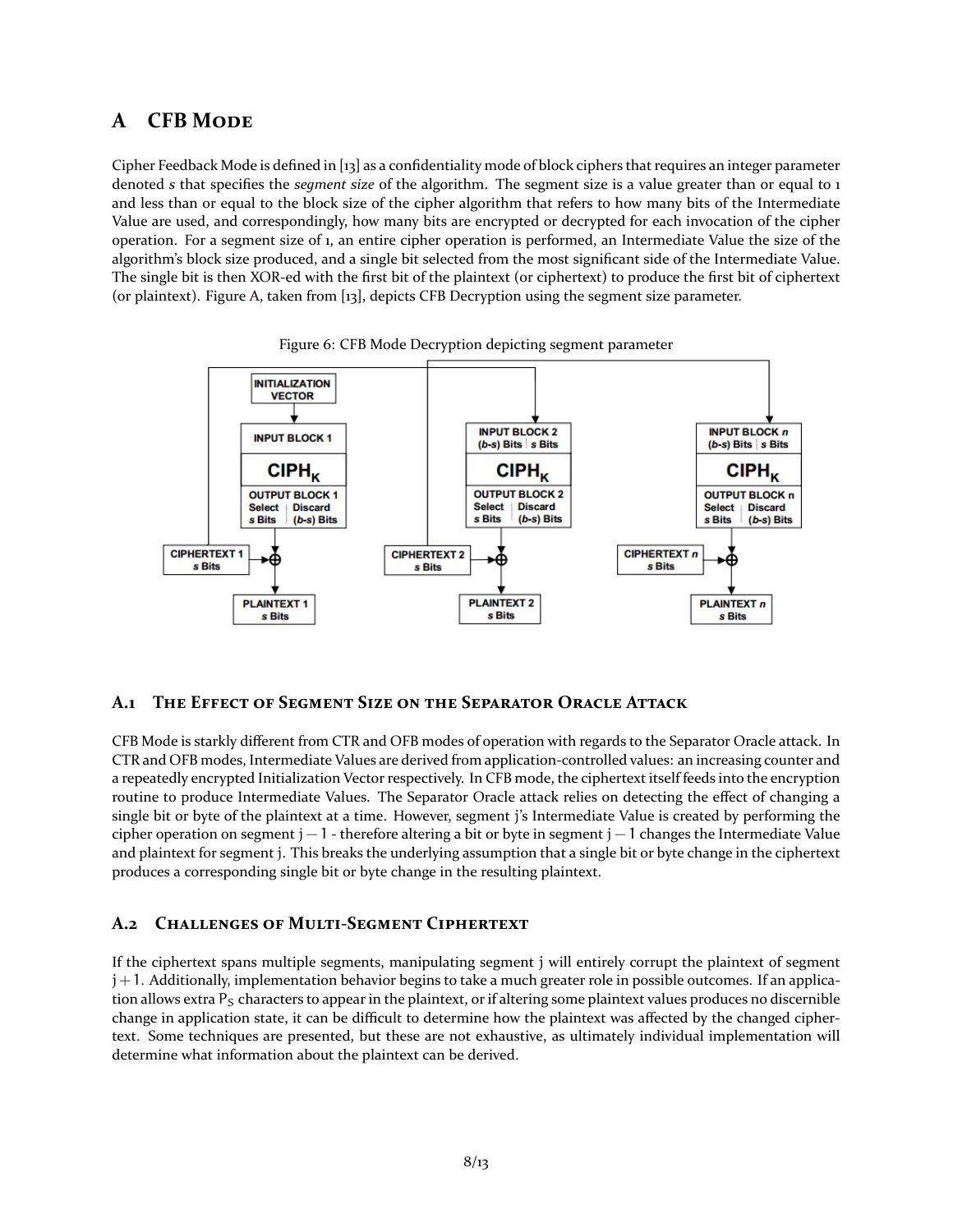#### <span id="page-8-3"></span>**A.2.1 Randomly Introduced Separators**

If a byte  $C_{[B]}$  in segment j is altered, segment j  $+$  1 will be corrupted. Corrupting segment j  $+$  1 may introduce the separator character  $P_S$  to the segment. If segment  $j+1$  did not contain a separator, the corruption may cause a false positive for the byte  $C_{[B]}$  changed in segment j. A false positive occurs when a byte  $C_{[B]}$  in segment j, altered by XOR-ing with some value X, introduces one or more separators into the plaintext of the corrupted segment  $j+1$ . But the false positive can be detected by performing the same query on byte  $C_{[B]}$  XOR-ed with different values: W, Y, Z, etc. Separator characters may appear in the corrupted segment  $j + 1$  for some values, including X, but are unlikely to appear for all values. There are 255 ways  $C_{[B]}$  can be altered, and the majority of them should not introduce separators into the subsequent corrupted segment. Discarding the outlier result(s) can be used to eliminate the random effect of a separator being introduced into a corrupted segment.

The same problem presents itself during the second approximation phase. Byte  $C_{[B]}$  in segment j is modified to some value X and we look for the *absence* of a *SeparatorException* to indicate that X is the Approximate Value for  $C_{[B]}$  we are searching for. However, it is also possible that altering byte  $C_{[B]}$  corrupted segment j + 1 and introduced a  $P<sub>S</sub>$ , giving another type of false positive. This type of false positive can also be detected, although the segment size s *s* comes into play, and *s* may be unknown. Byte C<sub>[B]</sub> is held at value X; X either produces a false positive or is the Approximate Value we are searching for. Assume byte  $C_{[B]}$  is not the last byte in a segment - modifying byte  $C_{[B+1]}$ would then corrupt segment j + 1 in a new way. If we are dealing with a false positive - the *SeparatorException* will reappear; if X is the legitimate Approximate Value, the *SeparatorException* will *probably* not reappear<sup>3</sup>. Now assume byte  $C_{[B]}$  is the last byte in a segment, and byte  $C_{[B+3]}$  in the corrupted segment  $j+1$  is producing a  $P_S$ . Modifying byte  $C_{[B+1]}$  will not remove that P<sub>S</sub>, all bytes up to byte  $C_{[B+(s/8)]}$ <sup>4</sup> must be changed to detect the false positive. A segment size of 8 (one byte), is the exception - although all bytes are on a segment boundary, modifying byte  $C_{[B+1]}$ will result in a new cascade of alternations.

#### <span id="page-8-4"></span>**A.2.2 Corrupted Blocks**

If the plaintext of segment  $j+1$  does contain a  $P_S$ , corrupting it by altering a byte  $C_{[B]}$  in segment  $j$  will remove that P<sub>S</sub>. Thus, all bytes in segment j will consistently return a *SeparatorException*<sup>5</sup>. When segment j + 1 is processed, the algorithm will work as normal, as segment j is unaltered and segment  $j + 1$  uncorrupted. By skipping segment j, the algorithm can still proceed on segment  $j + 1$ . However if segment  $j + 2$ , or segment  $j + x$ , also contains a P<sub>S</sub>, the pattern repeats. In this case, it is advisable to work backwards to find the final (or only)  $P_s$  in some segment k. When the final  $P_S$ ,  $P_{S_m}$  is found in segment k, all segments from k onward may be processed.

However, there are mitigating factors to processing segment k onwards also. The plaintext contains separatordelimited values  $v_1, v_2, \ldots, v_n$ .  $P_{S_m}$  delimits value  $v_n$ . Consider the case where  $v_n$  spans two segments: segment k and  $k + 1$ . If the application does not give discernible behavior when an extra separator appears in  $v_n$  – either through a *SeparatorException* or other behavior – then segment  $k + 1$  cannot be decrypted. In order to decrypt segment k + 1, segment k would need to be altered to remove  $P_{S_m}$  – but by altering segment k, segment k + 1 is corrupted and cannot be processed.

#### **A.2.3 Summary of Challenges**

It is clear that these situations are complicated and depend heavily on implementation specific details. This Appendix does not seek to present algorithms that correctly handle all cases, but rather discuss some techniques to handle certain situations when some knowledge is available *a priori*.

<span id="page-8-0"></span> $3$  It is conceivable that even though we have found the correct Approximate Value, the corrupted segment  $j + 1$  now contains a separator character P<sub>S</sub> and the application issues a S*eparatorException* if too many P<sub>S</sub> are present. Modifying byte C<sub>[B+1]</sub> to alternate values and discarding outliers can reduce this possibility.

<span id="page-8-2"></span><span id="page-8-1"></span><sup>&</sup>lt;sup>4</sup>The segment size s is given in bits, thus  $C_{[B+(s/8)]}$  indicates one segment past position B.

⁵ Unless the unlucky situation happens where a separator is introduced by random into the corrupted segment as covered in Section [A.2.1](#page-8-3) [Randomly Introduced Separators](#page-8-3).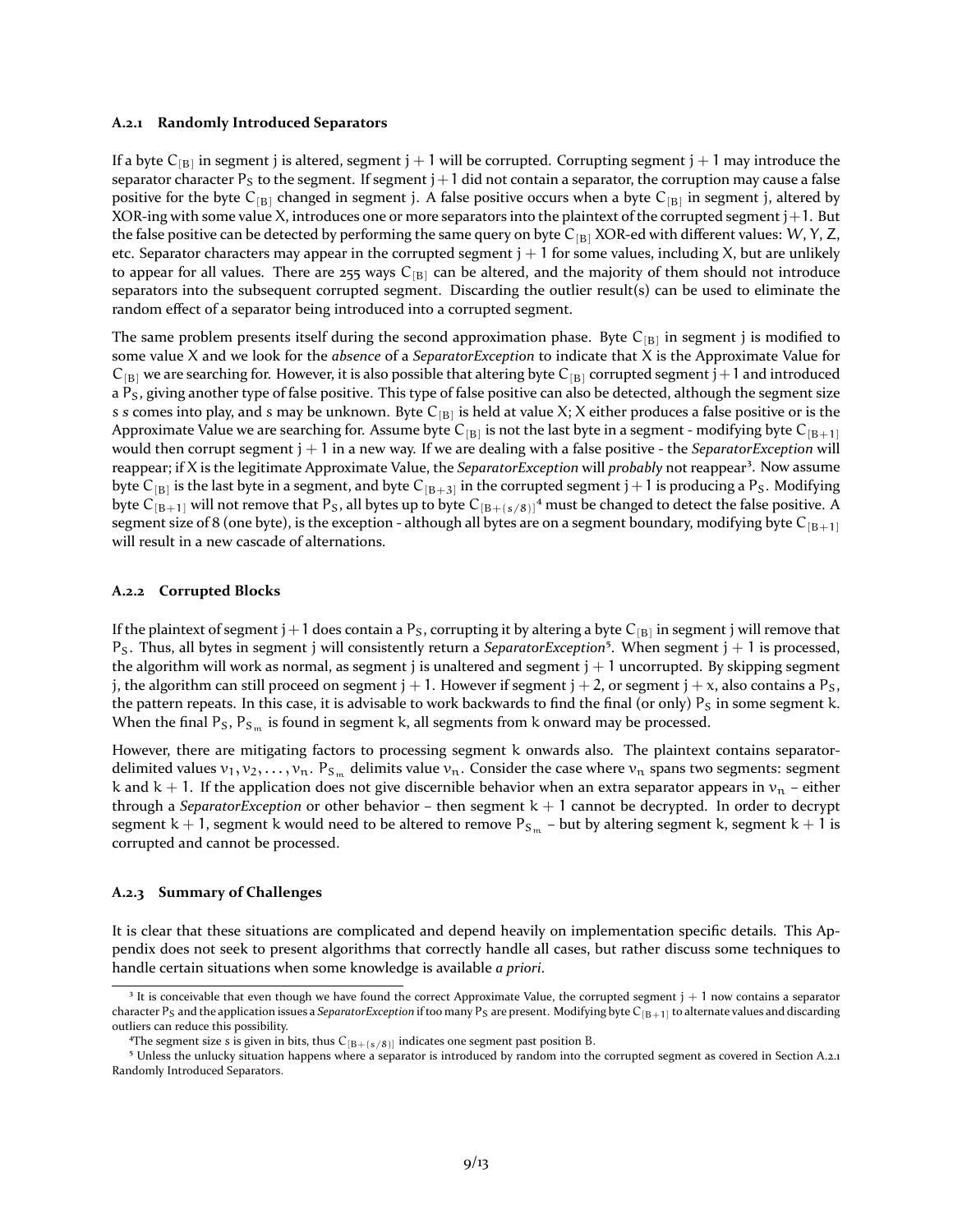#### **A.3 SEGMENT SIZE GREATER THAN 1 BYTE**

If the segment size used in CFB mode is greater than one byte, it is always possible to conclusively locate one separator – but fully decrypting some or all of the ciphertext depends on the plaintext being attacked and the implementation of the application.

First the segment containing the final separator  $P_{S_m}$  must be located. This segment will be called k. When segment k − 1 is altered, segment k will be corrupted – therefore altering any byte in a segment prior to k will cause a *SeparatorException*[⁶.](#page-9-0) If we work backwards altering one byte at a time, the first occurrence of two *SeparatorExceptions* in a row is likely to indicate we have reached segment  $k - 1$  and corrupted segment k. Although implementation specific, it is unlikely for two separators to be found in a row – therefore, once two sequential *SeparatorExceptions* are found, we consider the first of the two to be the final byte in segment  $k - 1$ . As we worked backwards, we encountered at least one *SeparatorException* occurring on its own; indicating a separator character PS.

```
#Phase 1: Finding the separators
#Input: String: ciphertext
#Output: Array: byteIndicators
const Type.TemporaryMarker = 3
const Type.PreKSegment = 2
const Type.Separator = 1
const Type.CiphertextByte = 0
separatorExceptionsInARow = 0
foreach(i in [len(ciphertext)-1..0]): # Iterate over all the bytes in reverse
  ciphertext' = ciphertext
  ciphertext'[i] = ciphertext[i] ^ 1 # Flip the Least Significant Bit of the byte
  result = queryOracle(ciphertext')
  if result == SeparatorException: # Confirm this is a separator
    ciphertext' = ciphertext
    ciphertext'[i] = ciphertext[i] \land 2 # Flip Second Least Significant Bit of the byte
   result = queryOracle(ciphertext')
   if separatorExceptionsInARow >= 1 and result == SeparatorException:
      if Type.Separator not in byteIndicators:
        # First SeparatorException was actually a Separator, then we crossed into the prior block.
        # May miss scenario where two separators are both in segment k
        byteIndicators[i+1] = Type.Separator
      else:
        byteIndicators[i+1] = Type.PreKSegment
      foreach(j in [i..0]: # Now mark all remaining bytes as off limits
        byteIndicators[j] = Type.PreKSegment
      break
    elif separatorExceptionsInARow == 0 and result == SeparatorException:
      # Byte at position i is a separator (maybe)
      # Set to Type.TemporaryMarker so we don't accidentally overwrite when looking for Type.Separator
      byteIndicators[i] = Type.TemporaryMarker
      separatorExceptionsInARow = 1
    else:
      if Type.TemporaryMarker in byteIndicators: # Plaintext byte, confirm any outstanding separator
        byteIndicators[byteIndicators.index(Type.TemporaryMarker)] = Type.Separator
      byteIndicators[i] = Type.CiphertextByte # Byte at position i is not a separator
      separatorExceptionsInARow = 0
  else: #OtherException or Normal Operation
    if Type.TemporaryMarker in byteIndicators: # Plaintext byte, confirm any outstanding separator
      byteIndicators[byteIndicators.index(Type.TemporaryMarker)] = Type.Separator
    byteIndicators[i] = Type.CiphertextByte # Byte at position i is not a separator
    separatorExceptionsInARow = 0
                Listing 4: Algorithm for Determining Separators when Segment Size > 1 Byte
```
The output of this algorithm will be an array containing indicators for each position of the ciphertext. A 2 (or

<span id="page-9-0"></span>⁶Barring a separator being introduced into the corrupted segment as covered in Section [A.2.1](#page-8-3) [Randomly Introduced Separators.](#page-8-3)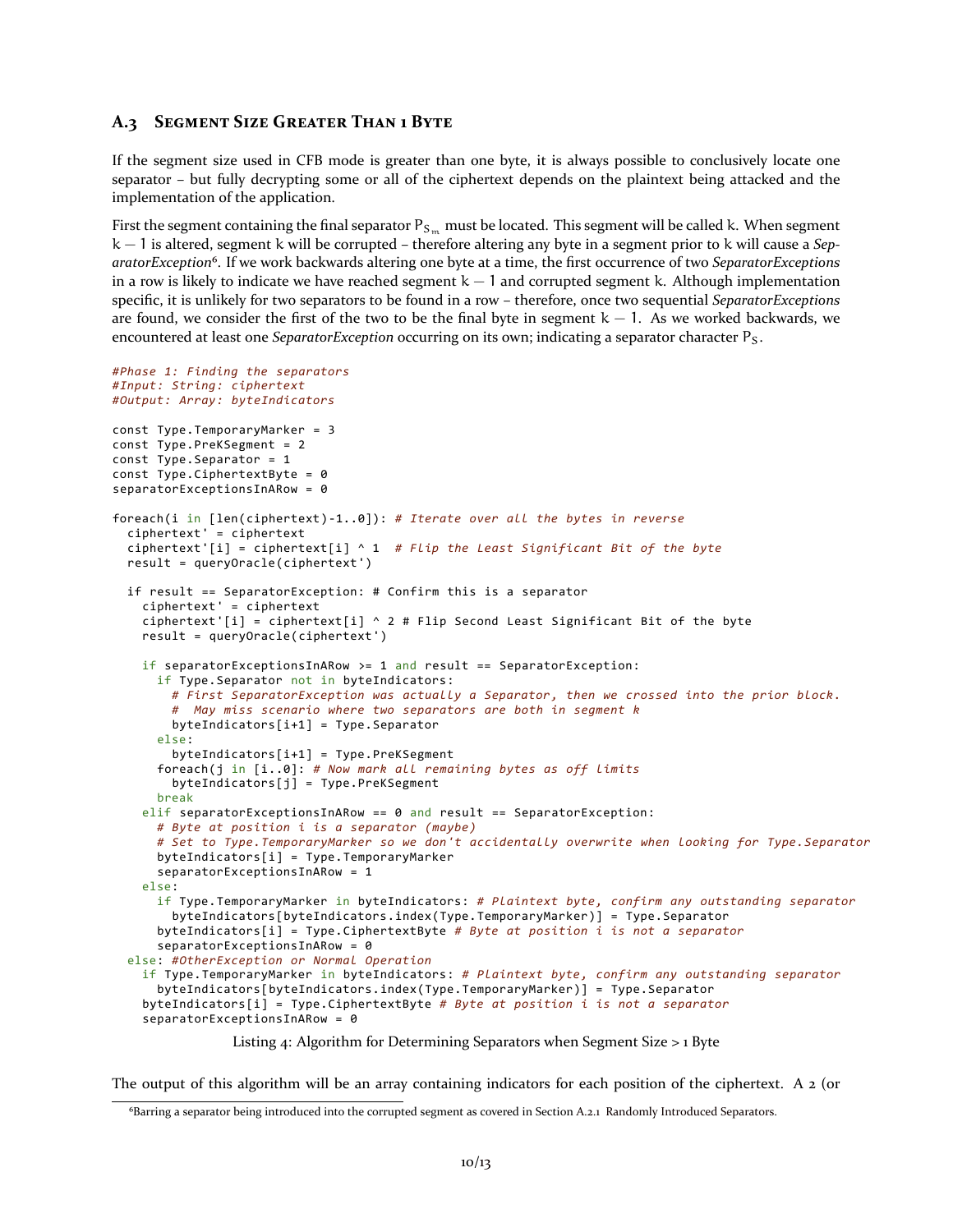Type.PreKSegment) indicates a byte on a segment we cannot process. Altering any of those bytes would corrupt subsequent segments. A 0 (or Type.Separator) indicates a ciphertext byte we can attempt to decrypt, and a 1 (or Type.Separator) indicates a separator. We will alter the first separator so it is no longer a separator, as we did in the single-segment case. Then we will alter each 0-indicated byte to produce a separator to find the Intermediate Value.

```
# Phase 2: Approximating the final plaintext value
# Input: String: ciphertext, Array: byteIndicators
# Output: Array: approximateValues
const Type.PreKSegment = 2
const Type.Separator = 1
const Type.CiphertextByte = 0
Initialize approximateValues as an empty array
separatorPosition = index of first 1 in byteIndicators
ciphertext' = ciphertext
ciphertext'[separatorPosition] = ciphertext'[separatorPosition] ^ 1
foreach(i in [0...len(ciphertext')]): #Ciphertext Loop
  if byteIndicators[i] == Type.Separator:
    append 0 to approximateValues
  elif byteIndicators[i] == Type.PreKSegment:
   append 0 to approximateValues
  else:
   foreach(b in [1..255]): # Byte Loop
     ciphertext'' = ciphertext'
      ciphertext''[i] = b
      queryOracle(ciphertext'')
      if result != SeparatorException:
        append b to approximateValues
        break Byte Loop
      else:
        continue # b is not an Approximate value
```
Listing 5: Algorithm for Determining Approximate Values when Segment Size > 1 Byte

Finally, we can perform the decryption phase, omitting any bytes in segments prior to k.

```
# Phase 3: Decrypting the final plaintext value
# Input: Array: approximateValues, String: ciphertext, Character: separator, Array: byteIndicators
# Output: String: plaintext
Initialize plaintext as an empty string
foreach(i in [0..len(ciphertext)]):
  if byteIndicators[i] == 1:
   byte plaintextChar = separator
  else if byteIndicators[i] == 2:
    byte plaintextChar = '?' # This value cannot be decrypted
  else:
    byte plaintextChar = ciphertext[i] \land separator \land approximateValues[i]
  append plaintextChar to plaintext
                      Listing 6: Decrypting the ciphertext when Segment Size > 1 Byte
```
The success of the above algorithm does depend on the structure of the (unknown) plaintext. It will only work when the final separator appears in the final segment. In this scenario, the final segment will be decrypted entirely. If the final separator does not appear in the final segment, and the final value  $v_n$  spans two segments as described in Section [A.2.2](#page-8-4) [Corrupted Blocks](#page-8-4), the algorithm will *not* work correctly.

If the final separator does appear in 2 $^{nd}$  to last segment, it is only possible to partially decrypt that segment. Call the number of segments n, and the segment the final separator appears in segment  $n - r$ , where  $r \geq 1$ . Altering segment  $n-r$  during the approximation phase 2 will corrupt segment  $n-r+1$ , making it possible that a separator appears randomly in the corrupted segment. In this event it is impossible to determine if the modification made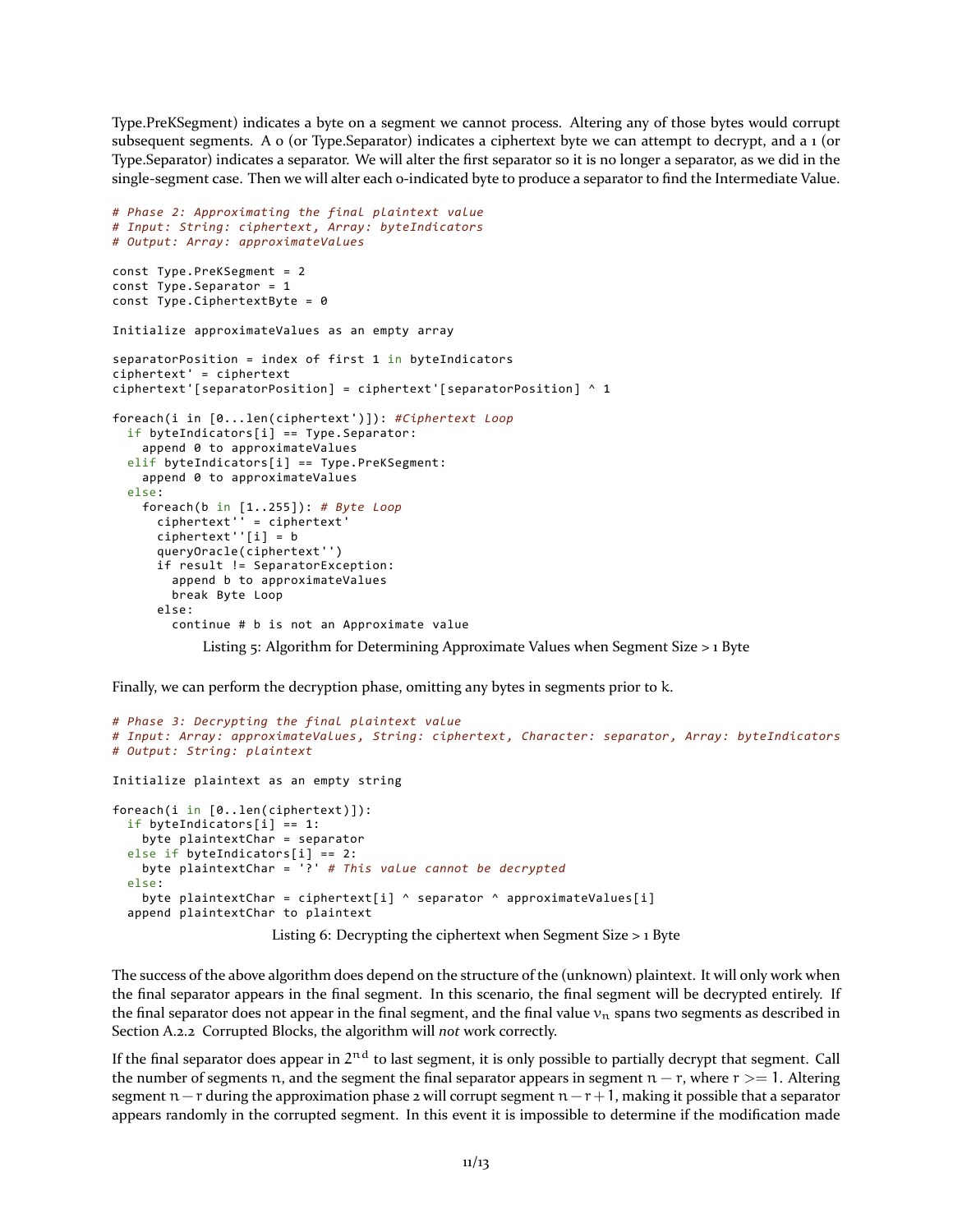to byte  $C_{[B]}$  in segment  $n-r$  was a valid Approximate Value for  $C_{[B]}$  or a corruption of a subsequent segment. (In practice, the corrupted segment regularly produces the random separator.) The only recourse is to store all the values that produce a separator<sup>7</sup>, and try each value for the position and see if the plaintext is recognizable. These results are deemed partial, as it may be possible to assemble multiple reasonable values of segment  $n - r$  from the choices of stored values.

Application-specific behavior determines whether partial results of segments  $n - r + 1 \dots n - 1$  and decryption of segment n is possible. In some cases, it may not be possible to decrypt segments  $n - r + 1...$  n, even partially. If the application does not throw a *SeparatorException* if an extra separator is present in the plaintext, then segments  $n - r + 1...$  n cannot be decrypted. If it does, we can continue. The byte in segment  $n - r$  containing the final separator must remain unaltered so segment  $n-r+1$  is not corrupted. Keeping segment  $n-r$  equal to the original value, each byte C[B] in segment n−r+1 is altered until the application throws a *SeparatorException* – indicating the Approximate Value for  $C_{[B]}.$  However, the same problem with randomly introduced separators applies to segment  $n - r + 1$  also: a list of potential values must be stored. When the final segment n is reached, the values can be determined conclusively as no further segments exist to be corrupted.

### **A.4 SEGMENT SIZE OF 1 BYTE**

If the segment size used in CFB mode is a single byte, each byte functions as its own segment. This configuration is relatively common, and is the default for both PyCrypto in python and mcrypt in PHP. In 8-bit CFB mode, modifying byte  $C_{\rm{[B]}}$  corrupts all subsequent bytes. However, it is always possible to work backwards to find the final separator in some byte position i.

```
#Phase 1: Finding the final separator
#Input: String: ciphertext
#Output: Int: separatorPosition
foreach(i in [len(ciphertext)-1..0]): # Iterate over all the bytes in reverse
  ciphertext' = ciphertext
  ciphertext'[i] = ciphertext[i] ^ 1 # Flip the Least Significant Bit of the byte
  result = queryOracle(ciphertext')
  if result == SeparatorException:
    # Confirm this is a separator
    ciphertext' = ciphertext
    ciphertext'[i] = ciphertext[i] \land 2 # Flip Second Least Significant Bit of the byte
    result = queryOracle(ciphertext')
    if result == SeparatorException:
      # Byte at position i is the final separator
      break
    else:
     # Byte at position i is not a separator
  else: #OtherException or Normal Operation
    # Byte at position i is not a separator
```
Listing 7: Algorithm for Finding the Final Separator when Segment Size equals 1 Byte

After the separator has been found at position i, it may be possible to decrypt bytes after i. Altering byte i to remove the separator would corrupt all bytes subsequent to i. Again, implementation-specific behavior must be relied on. First we must confirm that the application throws a *SeparatorException* if an extra separator is present in the plaintext. Alter byte  $i + 2$  through all possible values. If a *SeparatorException* occurs once or a few times, then the application does throw a *SeparatorException* when an extra separator is present in the plaintext. When this is the case, all subsequent bytes from i can be decrypted. For each subsequent byte from i, alter it in all ways until a *SeparatorException* is generated - this is the Approximate Value. Move to the next byte and repeat.

<span id="page-11-0"></span>⁷ It may be possible to use the technique for the Approximation Phase presented in Section [A.2.1](#page-8-3) [Randomly Introduced Separators](#page-8-3) to narrow down the possible values for  $C_{[B]}$ .